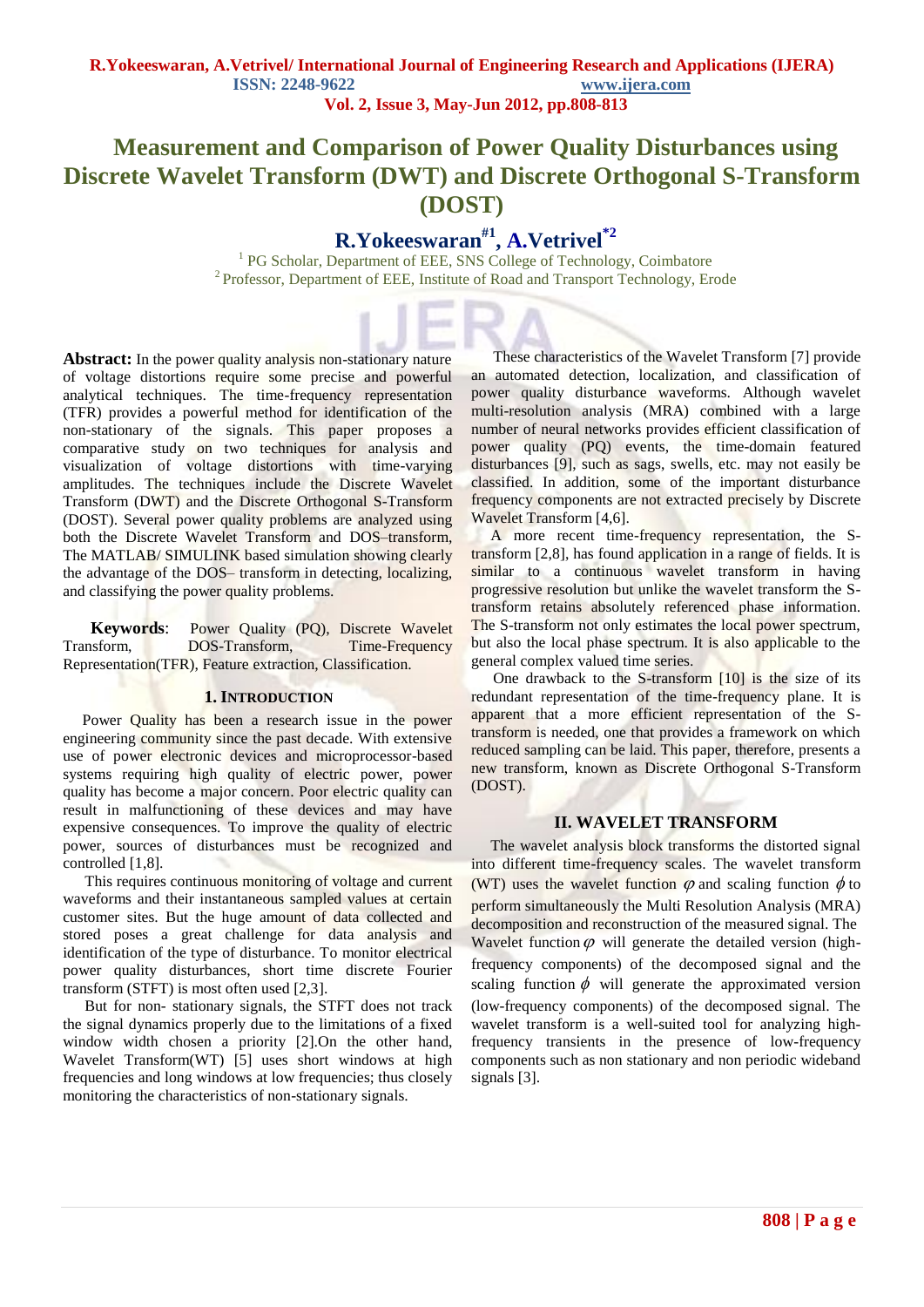## **R.Yokeeswaran, A.Vetrivel/ International Journal of Engineering Research and Applications (IJERA) ISSN: 2248-9622 www.ijera.com Vol. 2, Issue 3, May-Jun 2012, pp.808-813**

#### *A. Mathematical Model of DWT*

Before the WT is performed, the wavelet function  $\varphi$  (t) and scaling function  $\phi$  (t) must be defined. The wavelet function serving as a highpass filter can generate the detailed version of the distorted signal, while the scaling function can generate the approximated version of the distorted signal. In general,

the discrete 
$$
\varphi
$$
 (t) and  $\phi$  (t) can be defined as follows:  
\n
$$
\varphi_{j,n}[t] = 2^{j/2} \sum_{n} d_{j,n} \varphi[2^{j} t - n]
$$
\n
$$
\phi_{j,n}[t] = 2^{j/2} \sum_{n} c_{j,n} \varphi[2^{j} t - n]
$$
\n(3)

Where  $c_j$  is the scaling coefficient at scale, and  $d_j$  is the wavelet coefficient at scale j. Simultaneously, the two functions must be orthogonal and satisfy the properties as follows:

$$
\begin{cases}\n<\phi.\phi>=\frac{1}{2^j} \\
<\varphi.\varphi>=\frac{1}{2^j} \\
<\phi.\varphi>=0\n\end{cases}
$$
\n(4)

Assuming the original signal  $x_i[t]$  at scale j is sampled at constant time intervals, thus  $x_i[t] = (v_0, v_1, ..., v_{N-1})$ , the sampling number is  $N = 2^J$ . is an integer number. For  $x_j[t]$ , its DWT mathematical recursive equation (as ) is presented as follows:  $DWT(x_i[t])$ 

$$
DWT(x_i[t])
$$
  
=  $\sum_{k} x_i[t]\phi_{j,k}[t]$   
=  $2^{(j+1)/2} (\sum_{n} u_{j+1,n}\phi[2^{j+1}t - n] + \sum_{n} w_{j+1,n}\phi[2^{j+1}t - n])$   
 $0 \le n \le N/2^{J} - 1$   
Where

where  

$$
u_{j+1,n} = \sum_{k} c_{j,k} v_{j,k} + 2n, 0 \le k \le \frac{N}{2^{J}} - 1
$$
 (6)

$$
w_{j+1,n} = \sum_{k}^{k} d_{j,k} v_{j,k} + 2n, 0 \leq k \leq \frac{N}{2^{j}} - 1
$$
 (7)

$$
d_k = (-1)^k c_{2p-1-k}, p = \frac{N}{2^j}
$$
 (8)

Where  $u_{j+1,n}$  is the approximated version at scale  $j+1$ .  $W_{j+1,n}$  is the detailed version at scale  $j+1$ , and j is the translation coefficient. According to the orthonormal wavelet functions and (5), the signal  $x_i[t]$  can be reconstructed from both  $u_{j+1}$  and  $w_{j+1}$ , coefficients using the inverse discrete wavelet transform (IDWT) [as  $V_{j+1} \oplus W_{j+1} = V_j$  ]. Fig. 1 illustrates the three decomposed/reconstructed levels of the

DWT algorithm. At each decomposition level, the length of the decomposed signals (e.g., u1 and w1) is half that of the  $signals(x0)$  in the previous stage.

#### *B. parseval's theorem in DWT application*

In Parseval's theorem, assuming a discrete signal x[n] is the current that flows through the 1- resistance, then the consumptive energy of the resistance is equal to the square sum of the spectrum coefficients of the Fourier transform in the frequency domain

$$
\frac{1}{N} \sum_{n = }\left| x[n] \right|^2 = \sum_{k = } \left| a_k \right|^2 \tag{9}
$$

where N is the sampling period, and  $a_k$  is the spectrum coefficients of the Fourier transform.<br>
Scale 1 Scale 2



Fig. 1. Three decomposed/reconstructed levels of DWT.

 To apply the theorem to the DWT, we use (5) and (9) to To apply the theorem to the DWT, we use (5) and (9) to<br>obtain (10) that is the Parseval's theorem in the DWT<br>application<br> $\frac{1}{N} \sum_{t} |x[t]|^2 = \frac{1}{N_J} \sum_{k} |u_{J,k}|^2 + \sum_{j=1}^{J} (\frac{1}{N_j} \sum_{k} |w_{j,k}|^2)$  (10) application

pplication  
\n
$$
\frac{1}{N} \sum_{i} |x[t]|^2 = \frac{1}{N_J} \sum_{k} |u \cdot k|^2 + \sum_{j=1}^{J} (\frac{1}{N_j} \sum_{k} |w_{j \cdot k}|^2)
$$
(10)

Hence, through the DWT decomposition, the energy of the distorted signal is shown by (10). The first term on the right of (10) denotes the average power of the approximated version of the decomposed signal, while the second term denotes that of the detailed version of the decomposed signal. The second term giving the energy distribution features of the detailed version of distorted signal will be employed to extract the features of power disturbance.

#### **III. S –TRANSFORM AND DOST**

### *A. S-Transform*

 transform (CWT), it is necessary to modify the phase of the It is well known that information is contained both in the phase and amplitude spectrum. In order to utilize the information contained in phase of the continuous wavelet mother wavelet. The CWT *W(*τ *,d)* of a function h(t) is defined as

$$
W(\tau, d) = \int_{-\infty}^{\infty} h(t)w(t - \tau, d)dt
$$
 (11)

where *w(t,d)*is a scaled replica of the fundamental mother wavelet; the dilation determines the width of the wavelet and this controls the resolution. The S–transform [7,8,9] is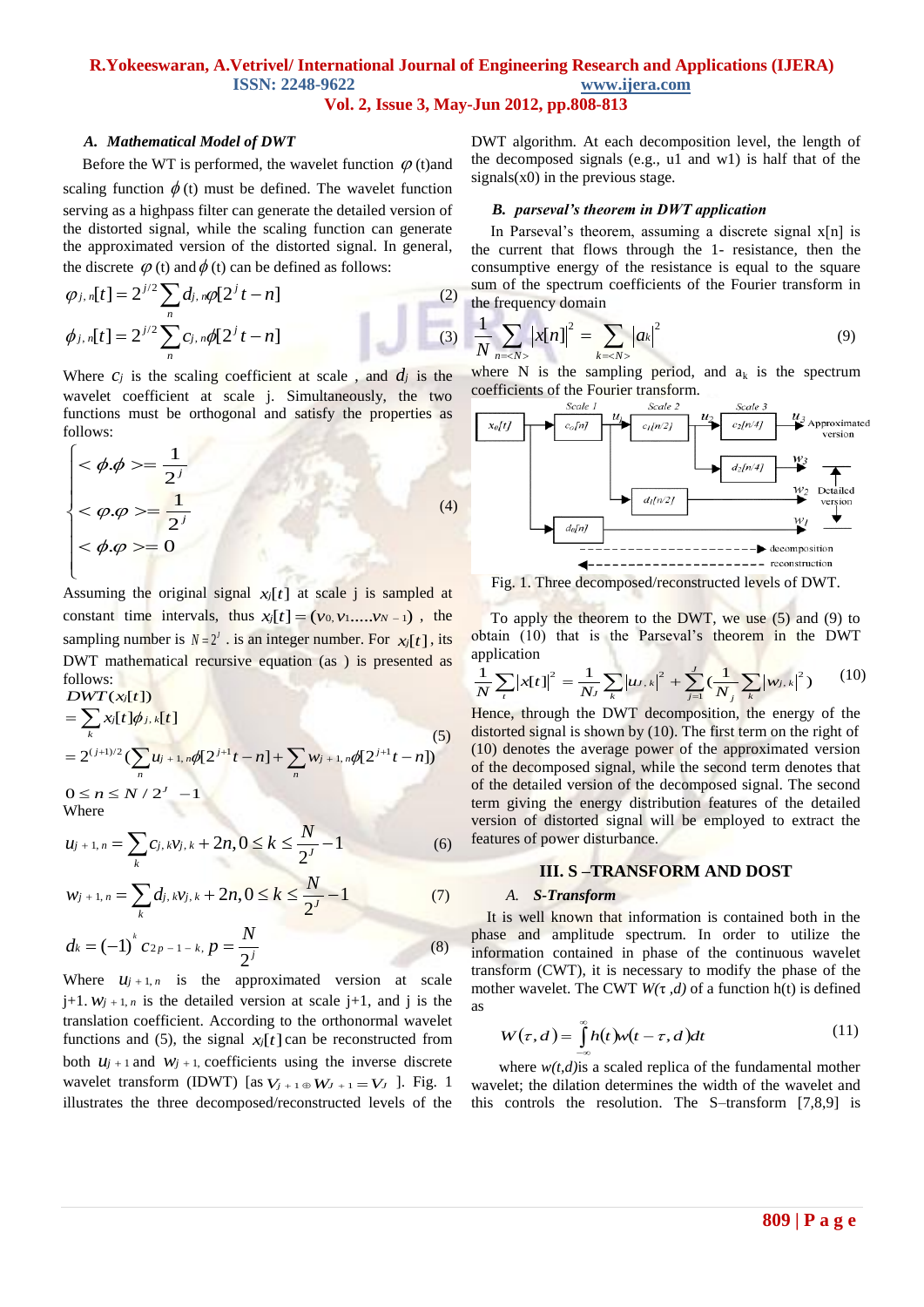## **R.Yokeeswaran, A.Vetrivel/ International Journal of Engineering Research and Applications (IJERA) ISSN: 2248-9622 www.ijera.com Vol. 2, Issue 3, May-Jun 2012, pp.808-813**

obtained by multiplying the CWT with a phase factor, as defined below

$$
S(\tau, f) = e^{j2\pi f \tau} W(\tau, d)
$$
 (12)

where the mother wavelet for this particular case is defined as

$$
w(t,f) = \frac{|f|}{\sqrt{2\pi}} e^{\frac{t^2 f^2}{2}} e^{-i2\pi ft}
$$
 (13)

 In equation (2) dilation factor *d* is inverse of frequency *f*. Thus, final form of the continuous S–transform is obtained as

$$
S(\tau, f) = \frac{|f|}{\sqrt{2\pi}} \int_{-\infty}^{\infty} h(t) e^{\frac{(t-\tau)^2 f^2}{2}} e^{-i2\pi ft} dt
$$
 (14)

and width of the Gaussian window is  
\n
$$
\sigma(f) = T = 1/|f|
$$
\n(15)

## *B. Discrete Orthogonal S transform:*

 There are several reasons to desire an orthogonal timefrequency version of the S-transform. An orthogonal transformation takes an N-point time series to an N-point time-frequency representation, thus achieving the maximum efficiency of representation. Also, each point of the result is linearly independent from any other point.

The transformation matrix (taking the time series to the DOST representation) is orthogonal, meaning that the inverse matrix is equal to the complex conjugate transpose. By being an orthogonal transformation, the vector norm is preserved. Thus a Parseval theorem applies, stating that the norm of the time series equals the norm of the DOST. An orthogonal transform is referred to as an energy preserving transform.

The efficient representation of the S-transform can be defined as the inner products between a time series h[kT ] and the basis functions defined as a function of [kT ], with the parameters  $v$  (a frequency variable indicative of the centre of a frequency band and analogous to the "voice" of the wavelet transform), β (indicating the width of the frequency band), and  $\tau$  (a time variable indicating the time localization).

$$
S\{h\bigkT\big\} = S\bigg(\tau T, \frac{V}{NT}\bigg) = \sum_{k=0}^{N-1} h\bigkT\bigS_{\big[V,\beta,\tau\big]} \big[kT\big] \tag{16}
$$

These basis functions  $S_{[v,\beta,\tau]}[kT]$  for the general case are

defined as  
\n
$$
S_{\lbrack v,\beta,\tau\rbrack}[k] = \frac{ie^{-i\pi}}{\sqrt{\beta}} \frac{\left\{e^{-i2\pi(k/N-\tau/\beta)(v-\beta/2-1/2)} - e^{-i2\pi(k/N-\tau/\beta)(v+\beta/2-1/2)}\right\}}{2\sin[\pi(k/N-\tau/\beta)]}
$$
\n(17)

At this point, the sampling of the time-frequency space has not yet been determined. Rules must be applied to the sampling of the time-frequency space to ensure orthogonality. These rules are as follows

• Rule 1.  $\tau = 0, 1, \ldots, \beta - 1$ .

• Rule 2. ν and β must be selected such that each Fourier frequency sample is used once and only once.

Implicit in this definition is the phase correction of the Stransform that distinguishes it from the wavelet or filter bank approach. Here the parameters ν, β, τ are integers defined such that the functions do form a basis. For each voice, there are one or more local time samples  $(\tau)$ , this number being equal to β (see Rule 1) thus the wider the frequency resolution (large β), the more samples in time (large τ). This can be seen as a consequence of the uncertainty principle.

Examples and methods for determining these parameters are described below. Distinct from a wavelet function, these basis functions have no vanishing moments (in fact the functions are normalized to unit area). These basis functions are not translations of a single function, and they are not selfsimilar.

## **IV. SIMULATION MODEL AND RESULTS**

#### *A. Power Disturbance Data Set*

The DWT and DOST presented in this work is designed to recognize pure sine wave(a) and four types of power quality disturbances including voltage sag(b), voltage swell(c), interruption(d) and oscillatory transient(e), based on the test system shown in Fig. 2 and generated waveforms using MATLAB**/**SIMULINK are shown in Fig. 3.



(c) Voltage Swell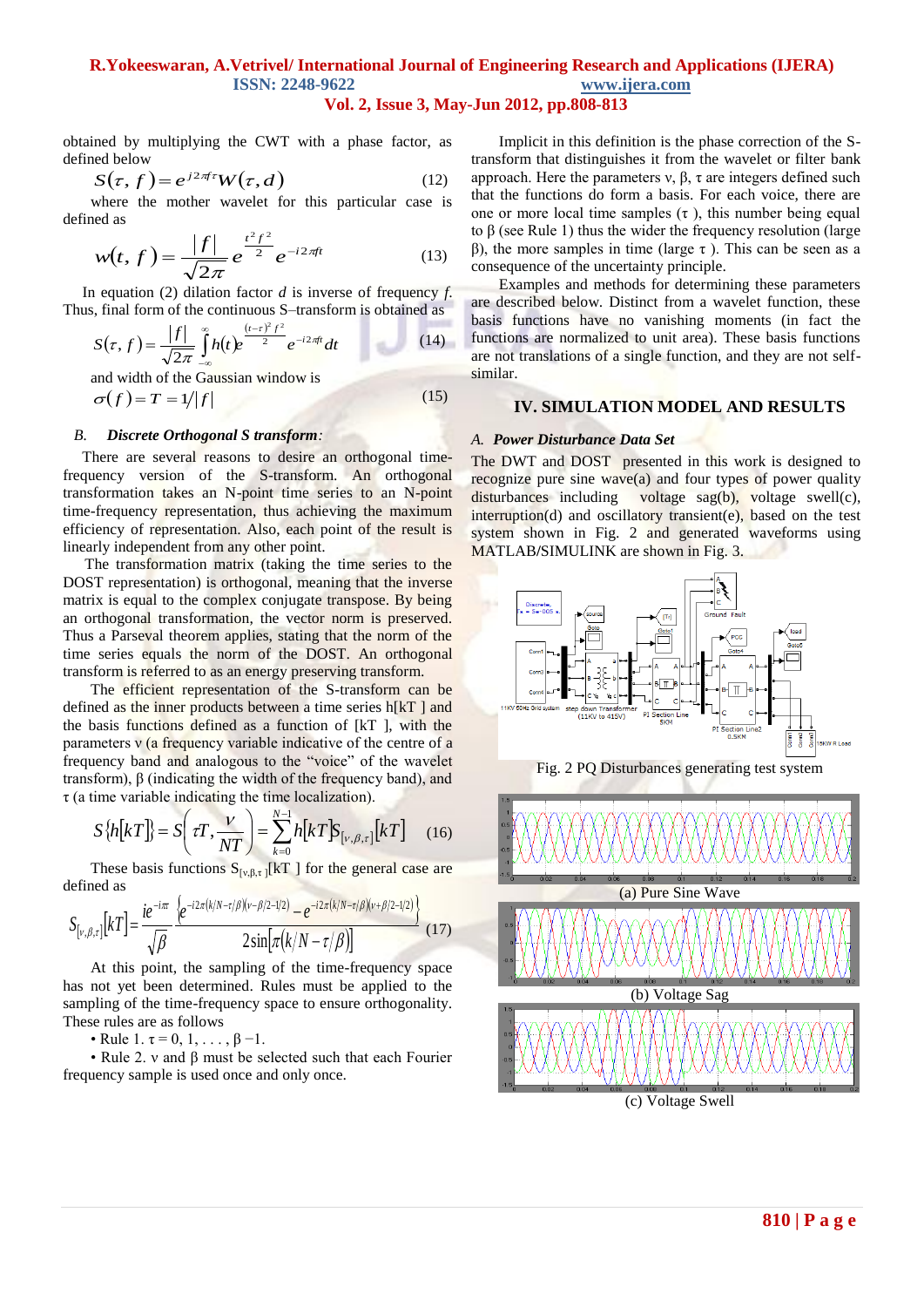## **R.Yokeeswaran, A.Vetrivel/ International Journal of Engineering Research and Applications (IJERA) ISSN: 2248-9622 www.ijera.com**

**Vol. 2, Issue 3, May-Jun 2012, pp.808-813**



Fig. 3 Typical power quality disturbance categories

## *B. WT-Simulation Results*



Fig.4-8 shows the output of Wavelet Transform.This thesis has been employed to a few types of disturbances and can be applied for other types of disturbances such as notches, glitches, harmonics etc.











Fig. 8 WT-Contour for impulsive transient





Fig. 9 DOST-Contour (2D) for sinusoid voltage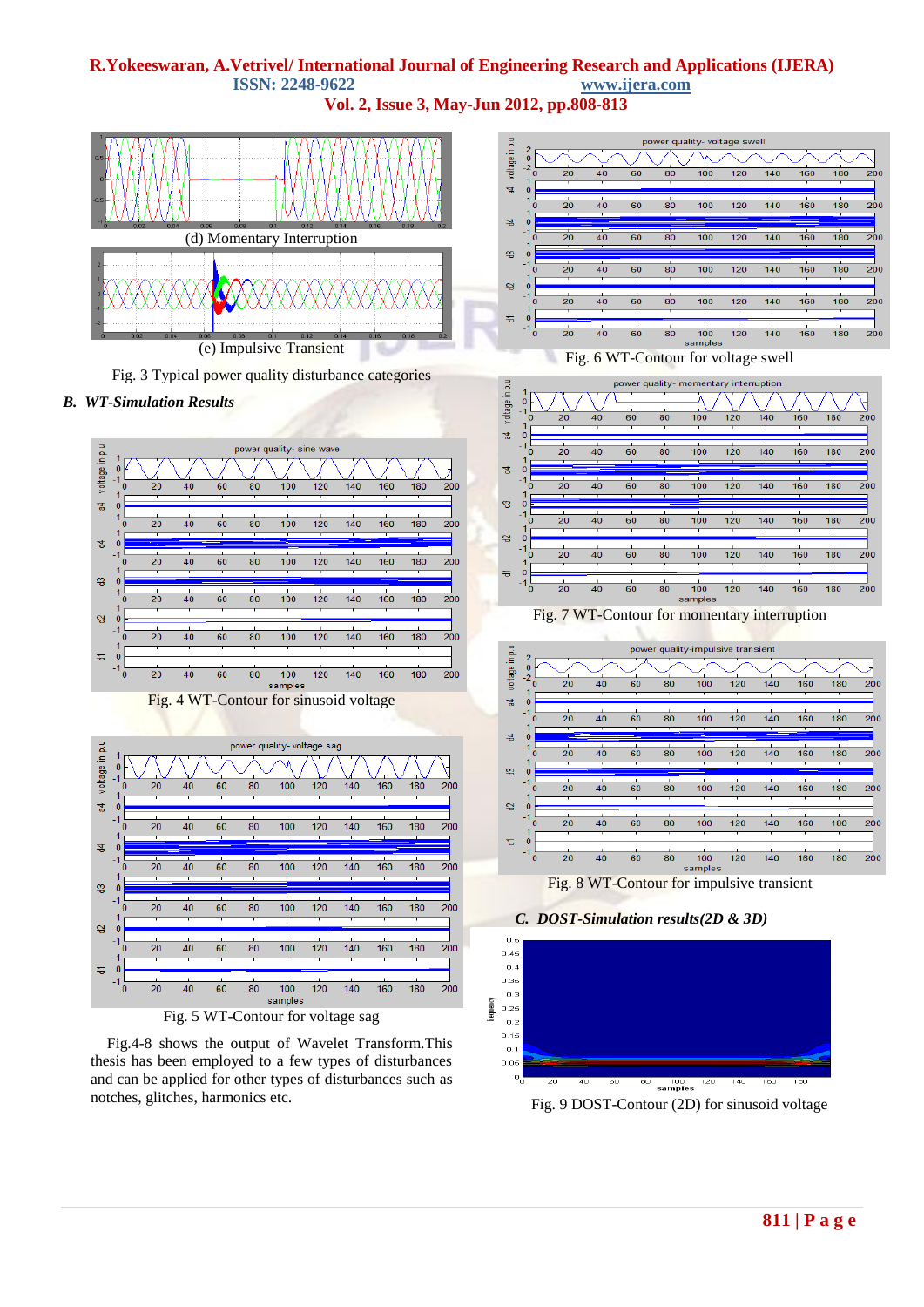## **R.Yokeeswaran, A.Vetrivel/ International Journal of Engineering Research and Applications (IJERA) ISSN: 2248-9622 www.ijera.com**

 $\sim$ 

 $\sim$ 

**Vol. 2, Issue 3, May-Jun 2012, pp.808-813**





Fig. 12 DOST-Contour (3D) for voltage sag





Fig. 14 DOST-Contour (3D) for voltage swell



Fig. 15 DOST-Contour (2D) for momentary interruption



Fig. 16 DOST-Contour (3D) for momentary interruption



Fig. 17 DOST-Contour (2D) for oscillatory transient

[Figure 9](http://www.medwelljournals.com/fulltext/?doi=ijepe.2009.59.68#f5)-[18,](http://www.medwelljournals.com/fulltext/?doi=ijepe.2009.59.68#f14) show the 2-D, 3-D mesh plot for various signals. Power quality disturbance signals such as swell, sag, oscillatory transients, momentary interruption etc. must be detected and classified properly to initiate corrective measures to ensure quality of power. S-Transform generates contours, which are suitable for classification by simple visual inspection unlike wavelet transforms (WT) that requires specific methods like Standard-Multi resolution analysis (MRA) for classification.



Fig. 18 DOST-Contour (3D) for oscillatory transient

Fig.4-8, shows the detailed version of Fig. 3a, 3b, 3c, 3d, 3e after application of db4 wavelet in four level of